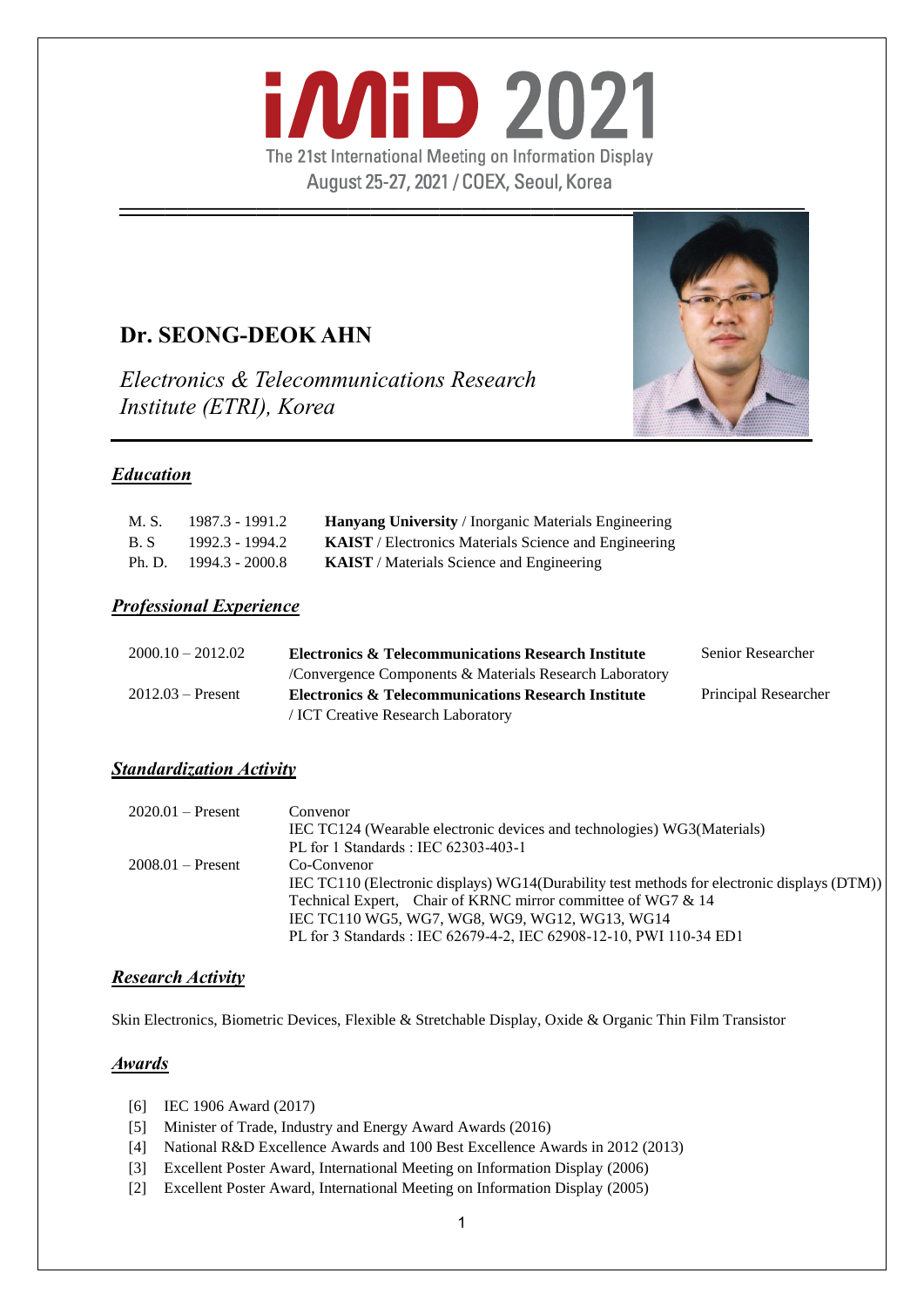

〓〓〓〓〓〓〓〓〓〓〓〓〓〓〓〓〓〓〓〓〓〓〓〓〓〓〓〓〓〓

[1] Excellent Poster Award, International Meeting on Information Display (2003)

#### *Publications*

[8] "Ultraflexible and transparent electroluminescent skin for real-time and super-resolution imaging of pressure distribution",

Byeongmoon Lee, Ji-Young Oh, Hyeon Cho, Chul Woong Joo, Hyungsoo Yoon, Sujin Jeong, Eunho Oh, Junghwan Byun, Hanul Kim, Seunghwan Lee, Jiseok Seo, Chan Woo Park, Sukyung Choi, Nae-Man Park, Seung-Youl Kang, Chi-Sun Hwang, Seong-Deok Ahn, Jeong-Ik Lee & Yongtaek Hong *Nature Communications,* 11, 663 (2020)

[7] "All-oxide thin-film transistors with channels of mixed InOx-ZnOy formed by plasmaenhanced atomic layer deposition process", Jeong-Mu Lee, Hwan-Jae Lee, Jae-Eun Pi, Jong-Heon Yang, Jeong Hun Lee, Seong-Deok Ahn, Seung-Youl Kang, and Jaehyun Moon

*J. Vac. Sci. Technol.* A, 37(6), 060910-1 (2019)

- [6] "High-performance fab-compatible processed near-infrared organic thin-film photodiode with 3.3×1012 Jones detectivity and 80% external quantum efficiency", Chul Woong Joo, Juhee Kim, Jaehyun Moon, Kang Me Lee, Jae-Eun Pia, Seung-Youl Kang, Seong-Deok Ahn, Young-Sam Park, Dae Sung Chung *Organic Electronics*, 70, 101 (2019)
- [5] "Unraveled Face-dependent Effects of Multi-layered Graphene Embedded in Transparent", Jong Tae Lim, Jaesu Kim, Hyunkoo Lee, Jaehyun Moon, Byoung-Hwa Kwon, Seongdeok Ahn, Nam Sung Cho, Byung-Wook Ahn, Jeong-Ik Lee, Kyuwook Ihm and Seong Chu Lim *ACS Appl. Mater. Interfaces*, 9, 43105 (2017)
- [4] "Freely Deformable Liquid Metal Grids as Stretchable and Transparent Electrodes", Yu Gyeong Moon, Jae Bon Koo, Nae-Man Park, Ji-Young Oh, Bock Soon Na, Sang Seok Lee, Seong-Deok Ahn, and Chan Woo Park

*IEEE Transactions on Electron Devices,* 64, 5157 (2017)

- [3] "Low power consumption micro C2H5OH gas sensor based on micro-heater and ink jetting technique ", S.E. Moon, H.-K. Lee, N-J. Choi, H.T. Kang, J. Lee, S.D. Ahn, S.Y. Kang *Sensors and Actuators B: Chemical*, 217, 146 (2015)
- [2] "A thin film encapsulation layer fabricated via initiated chemical vapor deposition and atomic layer deposition", Bong Jun Kim, Do Heung Kim, Seung Youl Kang, Seong Deok Ahn, Sung Gap Im *Journal of Applied Polymer Science*, 131, 40974 (2014)
- [1] "Quantum Confinement Effects in Transferrable Silicon Nanomembranes and Their Applications on Unusual Substrates",

Houk Jang, Wonho Lee, Sang M. Won, Seoung Yoon Ryu, Donghun Lee, Jae Bon Koo, Seong-Deok Ahn, Cheol-Woong Yang, Moon-Ho Jo, Jeong Ho Cho, John A Rogers and Jong-Hyun Ahn *Nano Letters*, 13, 5600 (2013)

#### *Patents*

- [7] "Random nano pattern and manufacturing method for highly efficient organic light emitting device thru light extraction thereof" USA Patent (2016.05.24)
- [6] "Manufacturing Method of Oxide field-effect transistor device" USA Patent (2015.10.06)
- [5] "Manufacturing method of color e-paper using micro-wall structure" USA Patent (2015.08.18)
- [4] "The Wide-Band Flexible Antena Using Stube" USA Patent (2015.06.16)